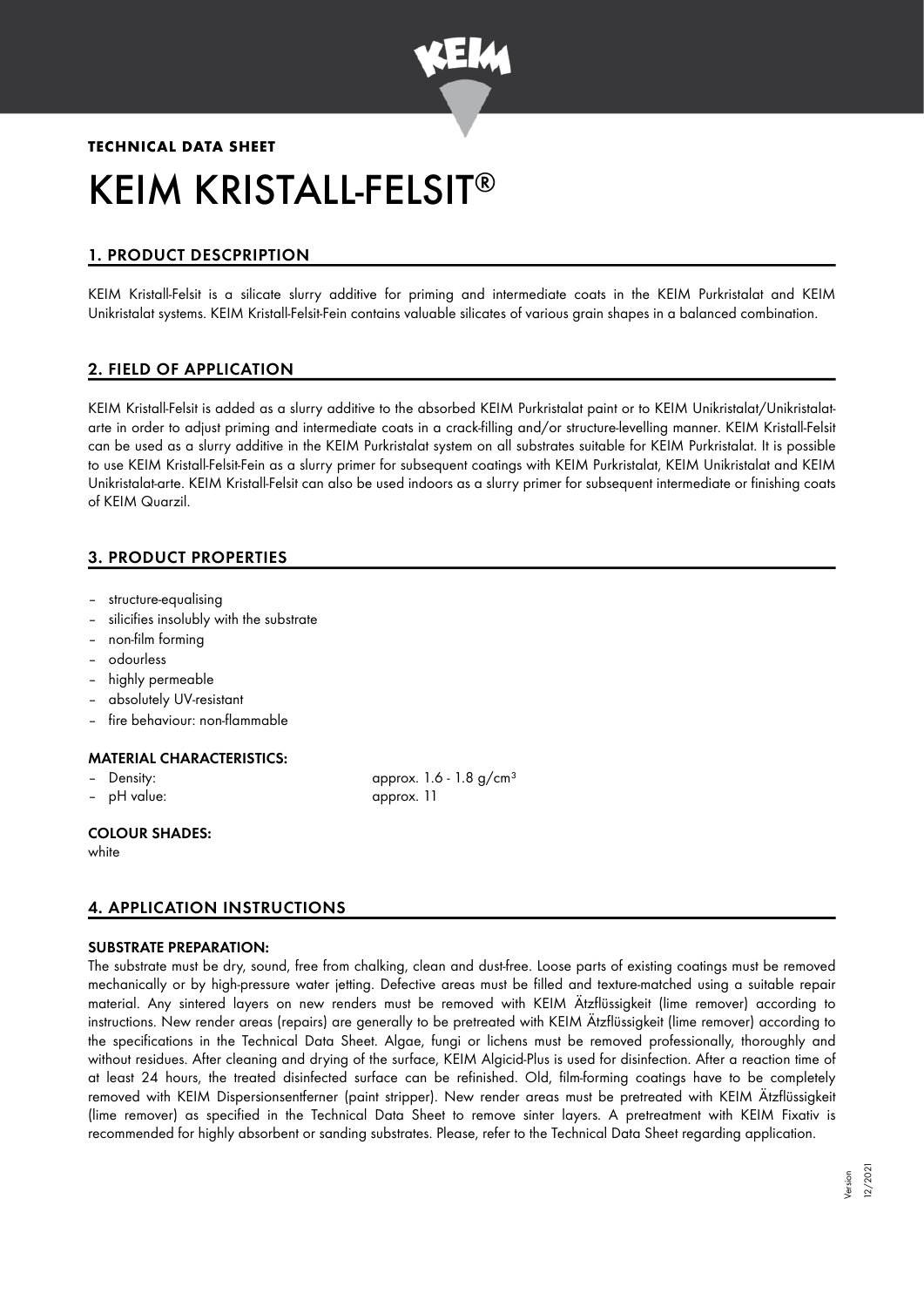#### APPLICATION CONDITIONS:

Ambient and substrate temperature ≥ 5 °C during application and drying. Do not apply in direct sunlight or on sun-heated substrates. Protect surfaces from direct sun, wind and rain during and after application.

#### PREPARATION OF MATERIAL:

Stir up KEIM Kristall-Felsit thoroughly before application.

#### APPLICATION:

For maximum slurry effect on critical unevenly absorbent substrates:

Primer coat: KEIM Kristall-Felsit Mixing ratio 25 kg KEIM Kristall-Felsit 4 litres KEIM Fixativ.

Intermediate coat: KEIM Purkristalat diluted with 2 litres KEIM Fixativ. KEIM Unikristalat / KEIM Unikristalat-arte depending on the absorbency of the substrate with up to max. 20% diluted with KEIM Fixativ

Final coat: KEIM Purkristalat undiluted. KEIM Unikristalat/Unikristalat-arte diluted with 10% up to max. 20% with KEIM Fixativ.

Slurry priming and intermediate coats with addition of KEIM Kristall-Felsit:

Slurry priming and intermediate coats in the KEIM Purkristalat system with the addition of KEIM Kristall-Felsit are to be applied wet-on-wet with a brush, without any build-up. Slurry priming and intermediate coats in the KEIM Unikristalat system with the addition of KEIM Kristall-Felsit can be applied with a roller or brush. Application with a brush leads to an improved slurry effect. Mixing of slurry coats in the Purkristalat system: Pump 5 kg KEIM Purkristalat colour powder into 4 l KEIM Fixativ and mix until homogeneous. This mixture yields approx. 10 kg of ready-to-apply paint for the final coat. Soaking one day beforehand results in better homogeneity and higher yield (lower consumption!). For priming and intermediate coats, dilute the soaked paint with KEIM Fixativ according to the instructions and add the slurry additive KEIM Kristall-Felsit.

#### CONSUMPTION:

Use KEIM Kristall-Felsit as primer coat approx. 0.5 kg/m²

On a smooth substrate per slurry coat: with 50% addition: approx. 0.1 kg/m² KEIM Kristall-Felsit with 100% addition: approx. 0.2 kg/m² KEIM Kristall-Felsit (as a primer coat in the KEIM Quarzil-System approx. 0.5 kg KEIM Kristall-Felsit) These material consumption values are guide values for smooth substrates. Exact consumption values must be determined by means of test areas.

## CLEANING OF TOOLS:

Clean immediately with water.

## 5. PACKAGING

| <b>Container content</b> | Unit of measure | Quantity on pallet | Type of container |
|--------------------------|-----------------|--------------------|-------------------|
|                          | ĸg              |                    | bucket            |
|                          | ĸg              |                    | bucket            |

## 6. STORAGE

| max. storage time | <b>Storage conditions</b>                            |  |
|-------------------|------------------------------------------------------|--|
| 12 months         | keep container tightly sealed.<br>cool<br>frost-free |  |